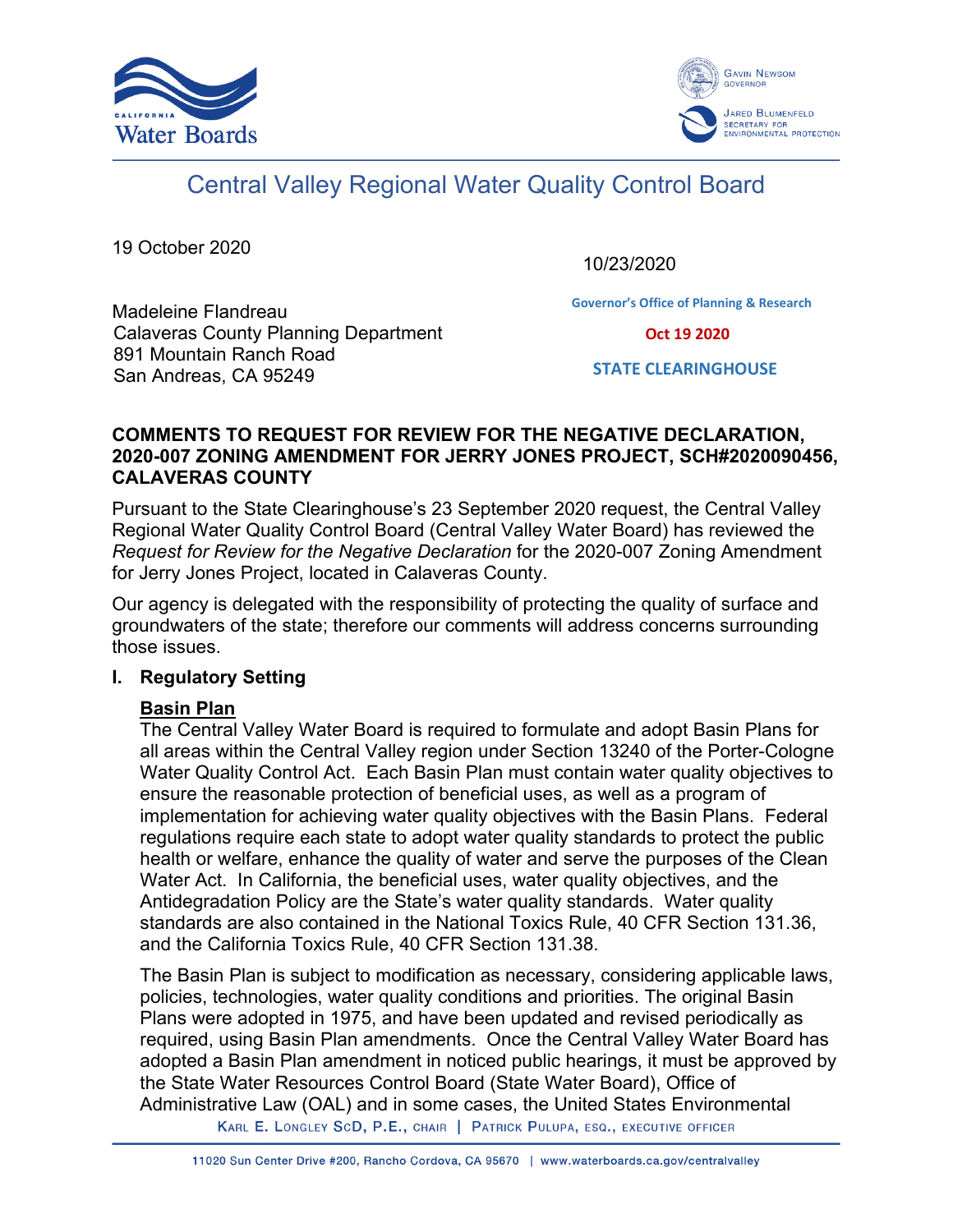Protection Agency (USEPA). Basin Plan amendments only become effective after they have been approved by the OAL and in some cases, the USEPA. Every three (3) years, a review of the Basin Plan is completed that assesses the appropriateness of existing standards and evaluates and prioritizes Basin Planning issues. For more information on the *Water Quality Control Plan for the Sacramento and San Joaquin River Basins*, please visit our website:

[http://www.waterboards.ca.gov/centralvalley/water\\_issues/basin\\_plans/](http://www.waterboards.ca.gov/centralvalley/water_issues/basin_plans/)

#### **Antidegradation Considerations**

All wastewater discharges must comply with the Antidegradation Policy (State Water Board Resolution 68-16) and the Antidegradation Implementation Policy contained in the Basin Plan. The Antidegradation Implementation Policy is available on page 74 at:

https://www.waterboards.ca.gov/centralvalley/water\_issues/basin\_plans/sacsjr\_2018 05.pdf

#### In part it states:

*Any discharge of waste to high quality waters must apply best practicable treatment or control not only to prevent a condition of pollution or nuisance from occurring, but also to maintain the highest water quality possible consistent with the maximum benefit to the people of the State.*

*This information must be presented as an analysis of the impacts and potential impacts of the discharge on water quality, as measured by background concentrations and applicable water quality objectives.*

The antidegradation analysis is a mandatory element in the National Pollutant Discharge Elimination System and land discharge Waste Discharge Requirements (WDRs) permitting processes. The environmental review document should evaluate potential impacts to both surface and groundwater quality.

#### **II. Permitting Requirements**

#### **Cannabis General Order**

Cannabis cultivation operations are required to obtain coverage under the State Water Resources Control Board's *General Waste Discharge Requirements and Waiver of Waste Discharge Requirements for Discharges of Waste Associated with Cannabis Cultivation Activities Order No. WQ 2017-0023-DWQ* (the Cannabis General Order). Cultivators that divert and store surface water (stream, lake, subterranean stream, etc.) to irrigate cannabis also need a valid water right.

The Water Boards Cannabis Cultivation Programs offer an easy to use online Portal for cultivators to apply for both Cannabis General Order coverage and a Cannabis Small Irrigation Use Registration (SIUR) water right, if needed. Visit the Water Boards Cannabis Cultivation Programs Portal at: https://public2.waterboards.ca.gov/CGO

Additional information about the Cannabis General Order, Cannabis SIUR Program, and Portal can be found at: www.waterboards.ca.gov/cannabis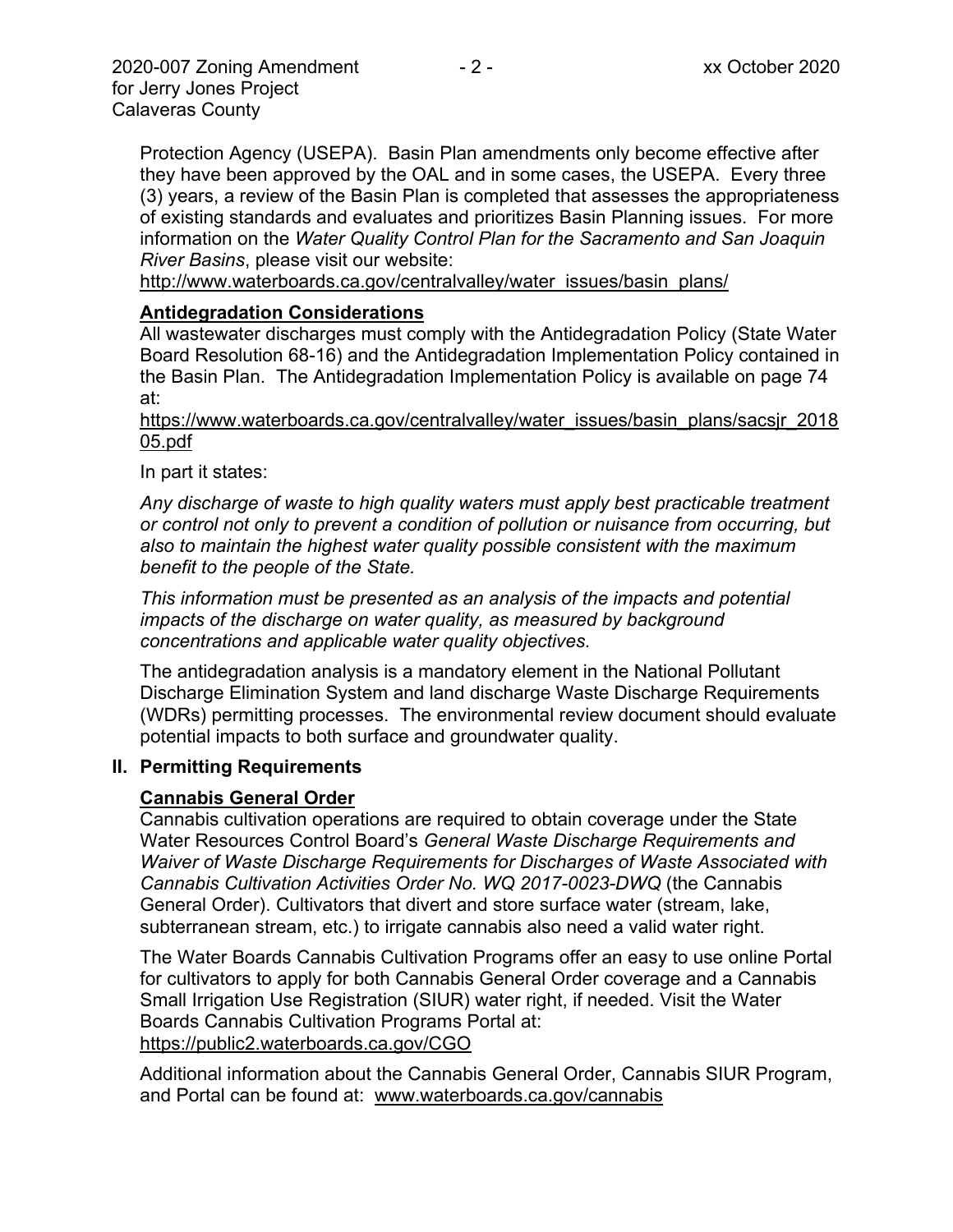For questions about the Cannabis General Order, please contact the Central Valley Water Board's Cannabis Permitting and Compliance Unit at: centralvalleysacramento@waterboards.ca.gov or (916) 464-3291. For questions

about Water Rights (Cannabis SIUR), please contact the State Water Board's Division of Water Rights at: CannabisReg@waterboards.ca.gov or (916) 319-9427.

### **Construction Storm Water General Permit**

Dischargers whose project disturb one or more acres of soil or where projects disturb less than one acre but are part of a larger common plan of development that in total disturbs one or more acres, are required to obtain coverage under the General Permit for Storm Water Discharges Associated with Construction and Land Disturbance Activities (Construction General Permit), Construction General Permit Order No. 2009-0009-DWQ. Construction activity subject to this permit includes clearing, grading, grubbing, disturbances to the ground, such as stockpiling, or excavation, but does not include regular maintenance activities performed to restore the original line, grade, or capacity of the facility. The Construction General Permit requires the development and implementation of a Storm Water Pollution Prevention Plan (SWPPP). For more information on the Construction General Permit, visit the State Water Resources Control Board website at:

[http://www.waterboards.ca.gov/water\\_issues/programs/stormwater/constpermits.sht](http://www.waterboards.ca.gov/water_issues/programs/stormwater/constpermits.shtml) [ml](http://www.waterboards.ca.gov/water_issues/programs/stormwater/constpermits.shtml)

## **Industrial Storm Water General Permit**

Storm water discharges associated with industrial sites must comply with the regulations contained in the Industrial Storm Water General Permit Order No. 2014- 0057-DWQ. For more information on the Industrial Storm Water General Permit, visit the Central Valley Water Board website at:

http://www.waterboards.ca.gov/centralvalley/water\_issues/storm\_water/industrial\_ge neral\_permits/index.shtml

## **Clean Water Act Section 404 Permit**

If the project will involve the discharge of dredged or fill material in navigable waters or wetlands, a permit pursuant to Section 404 of the Clean Water Act may be needed from the United States Army Corps of Engineers (USACE). If a Section 404 permit is required by the USACE, the Central Valley Water Board will review the permit application to ensure that discharge will not violate water quality standards. If the project requires surface water drainage realignment, the applicant is advised to contact the Department of Fish and Game for information on Streambed Alteration Permit requirements. If you have any questions regarding the Clean Water Act Section 404 permits, please contact the Regulatory Division of the Sacramento District of USACE at (916) 557-5250.

## **Clean Water Act Section 401 Permit – Water Quality Certification**

If an USACE permit (e.g., Non-Reporting Nationwide Permit, Nationwide Permit, Letter of Permission, Individual Permit, Regional General Permit, Programmatic General Permit), or any other federal permit (e.g., Section 10 of the Rivers and Harbors Act or Section 9 from the United States Coast Guard), is required for this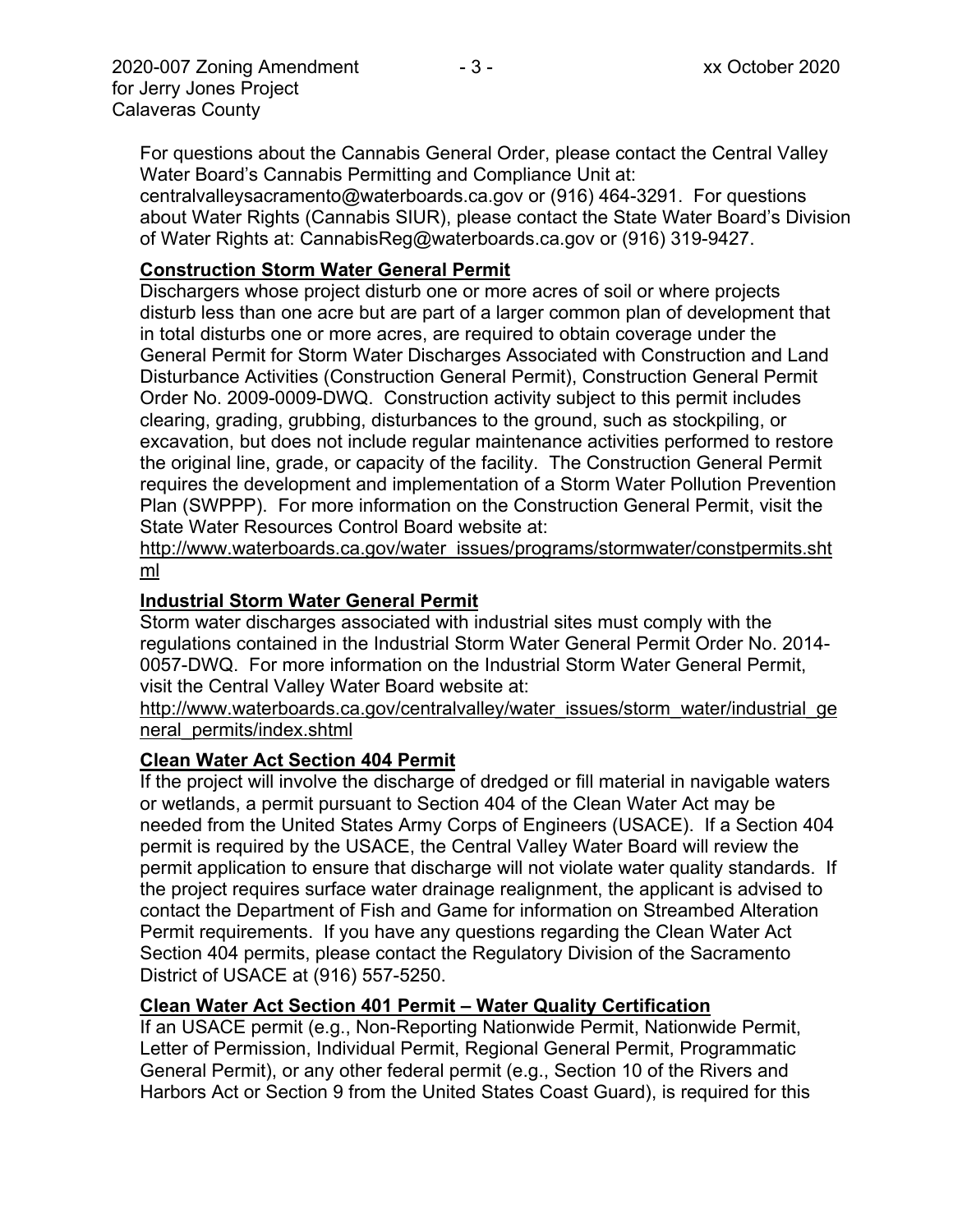project due to the disturbance of waters of the United States (such as streams and wetlands), then a Water Quality Certification must be obtained from the Central Valley Water Board prior to initiation of project activities. There are no waivers for 401 Water Quality Certifications. For more information on the Water Quality Certification, visit the Central Valley Water Board website at:

https://www.waterboards.ca.gov/centralvalley/water\_issues/water\_quality\_certificatio n/

#### **Waste Discharge Requirements – Discharges to Waters of the State**

If USACE determines that only non-jurisdictional waters of the State (i.e., "nonfederal" waters of the State) are present in the proposed project area, the proposed project may require a Waste Discharge Requirement (WDR) permit to be issued by Central Valley Water Board. Under the California Porter-Cologne Water Quality Control Act, discharges to all waters of the State, including all wetlands and other waters of the State including, but not limited to, isolated wetlands, are subject to State regulation. For more information on the Waste Discharges to Surface Water NPDES Program and WDR processes, visit the Central Valley Water Board website at:https://www.waterboards.ca.gov/centralvalley/water\_issues/waste\_to\_surface\_wat er/

Projects involving excavation or fill activities impacting less than 0.2 acre or 400 linear feet of non-jurisdictional waters of the state and projects involving dredging activities impacting less than 50 cubic yards of non-jurisdictional waters of the state may be eligible for coverage under the State Water Resources Control Board Water Quality Order No. 2004-0004-DWQ (General Order 2004-0004). For more information on the General Order 2004-0004, visit the State Water Resources Control Board website at:

https://www.waterboards.ca.gov/board\_decisions/adopted\_orders/water\_quality/200 4/wqo/wqo2004-0004.pdf

#### **Waste Discharge Requirements – Discharges to Land**

Pursuant to the State Board's Onsite Wastewater Treatment Systems Policy, the regulation of the septic system may be regulated under the local agency's management program.

Please note that only domestic wastewater coming from bathrooms and kitchens should be discharged to septic systems. Cannabis cultivation can generate other wastewaters such as irrigation runoff, water treatment effluent, cleaning agents, and wash waters. Discharges of these wastewaters to an on-site wastewater system such as a septic tank and leach field must obtain separate regulatory authorization, such as waste discharge requirements (WDRs), a conditional waiver of WDRs, or other permit mechanism, prior to discharge. The application to obtain WDRs or a conditional waiver of WDRs can take over a year to process and requires that you characterize the wastewater chemistry and volume. In lieu of discharging to a septic system, Water Board staff recommends that wastewaters from cannabis cultivation activities be discharged to a holding tank and then hauled by a servicing company to a community wastewater treatment plant for disposal.